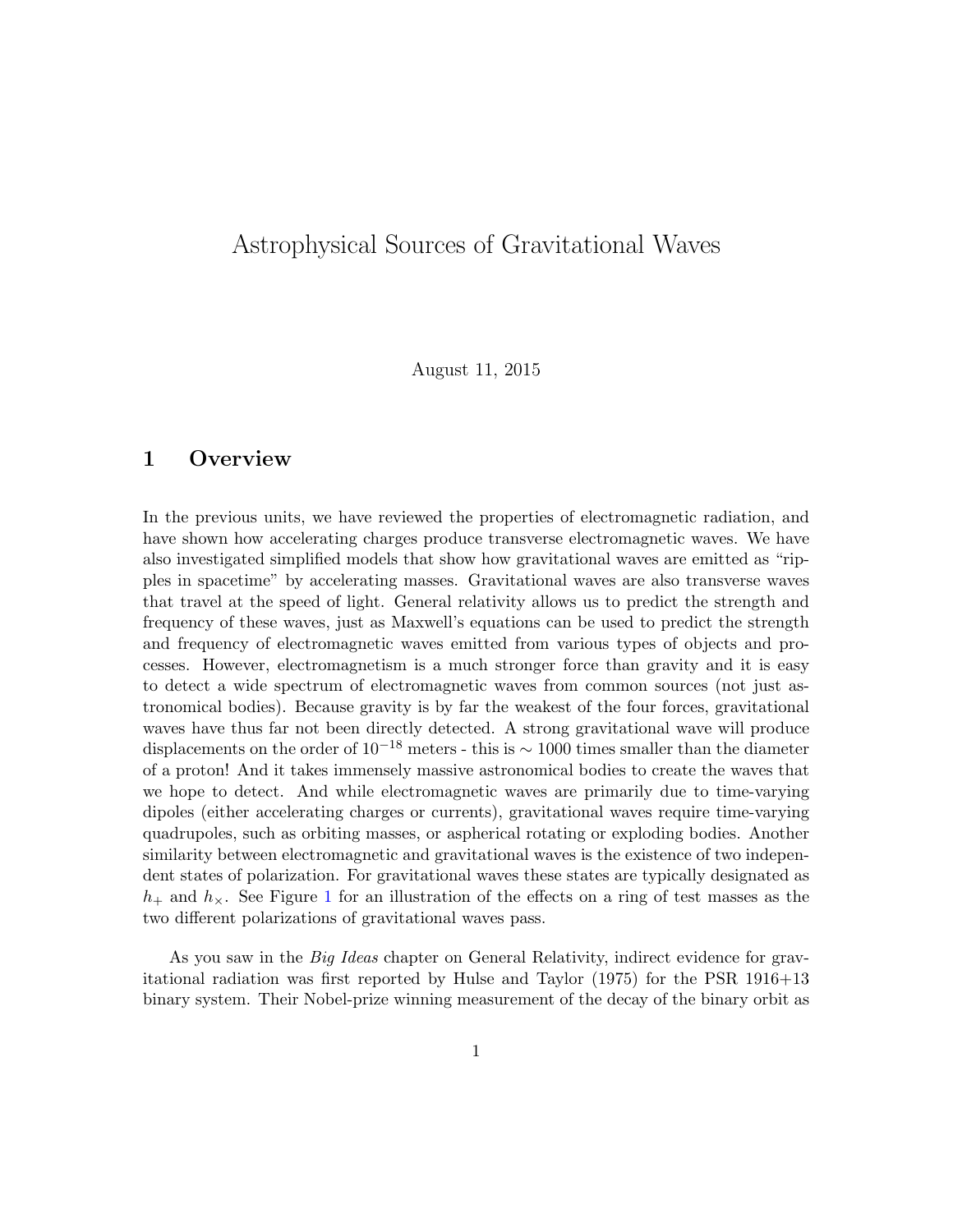

<span id="page-1-0"></span>Figure 1: The effect on proper separations of particles in a circular ring in the  $(x, y)$ -plane due to a  $h_{+}$  wave traveling in the z-direction is shown in the left-hand panel, and due to a  $h_{\times}$  wave is shown in the right-hand panel. The ring continuously gets deformed into one of the ellipses and back during the first half of a gravitational wave period and gets deformed into the other ellipse and back during the next half. In contrast to electromagnetic waves, the angle between the two polarization states is  $\pi/4$  rather than  $\pi/2.1$ 

a function of time agreed with that predicted due to the emission of gravitational radiation. Although the gravitational wave frequency predicted of  $\sim 70 \mu$ Hz is too low to be detected by current ground-based gravitational wave interferometers, there are other astronomical binaries that may be closer to the end point of coalescence, and that would create much higher-frequency signals. Additional likely sources of gravitational waves include impulsive events, such as asymmetric supernovae or gamma-ray bursts, as well as continuous sources, such as asymmetric rotating neutron stars. In the sections below, we will describe these source classes, and will also summarize the predictions for detections in the current era.

#### Homework 1

What is the orbital period of the Hulse-Taylor pulsar, PSR 1916+13, given that the predicted gravitational wave frequency is  $\sim 70 \mu$ Hz ? Explain.

## 2 Gravitational Wave Detectors

Directly detecting gravitational waves is the scientific goal for ground-based gravitational wave observatories located around the globe, including LIGO, the Laser Interferometer Gravitational-wave Observatory. LIGO has two 4 km-long interferometers: one is located in Hanford, Washington (Figure [2\)](#page-2-0) and the other in Livingston, Louisiana (Figure [3\)](#page-2-1).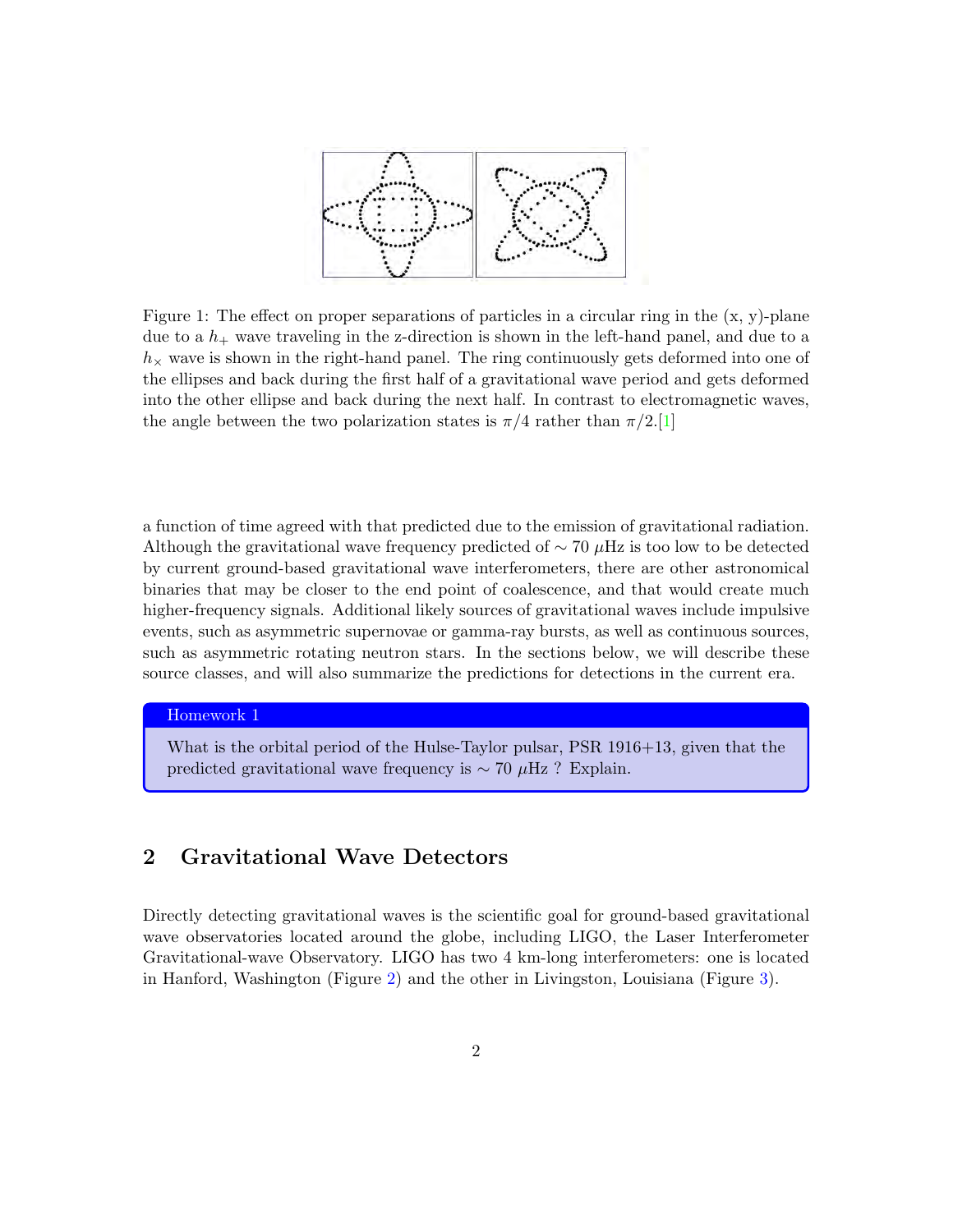

Figure 2: LIGO Hanford Observatory in Washington

<span id="page-2-1"></span><span id="page-2-0"></span>

Figure 3: LIGO Livingston Observatory in Louisiana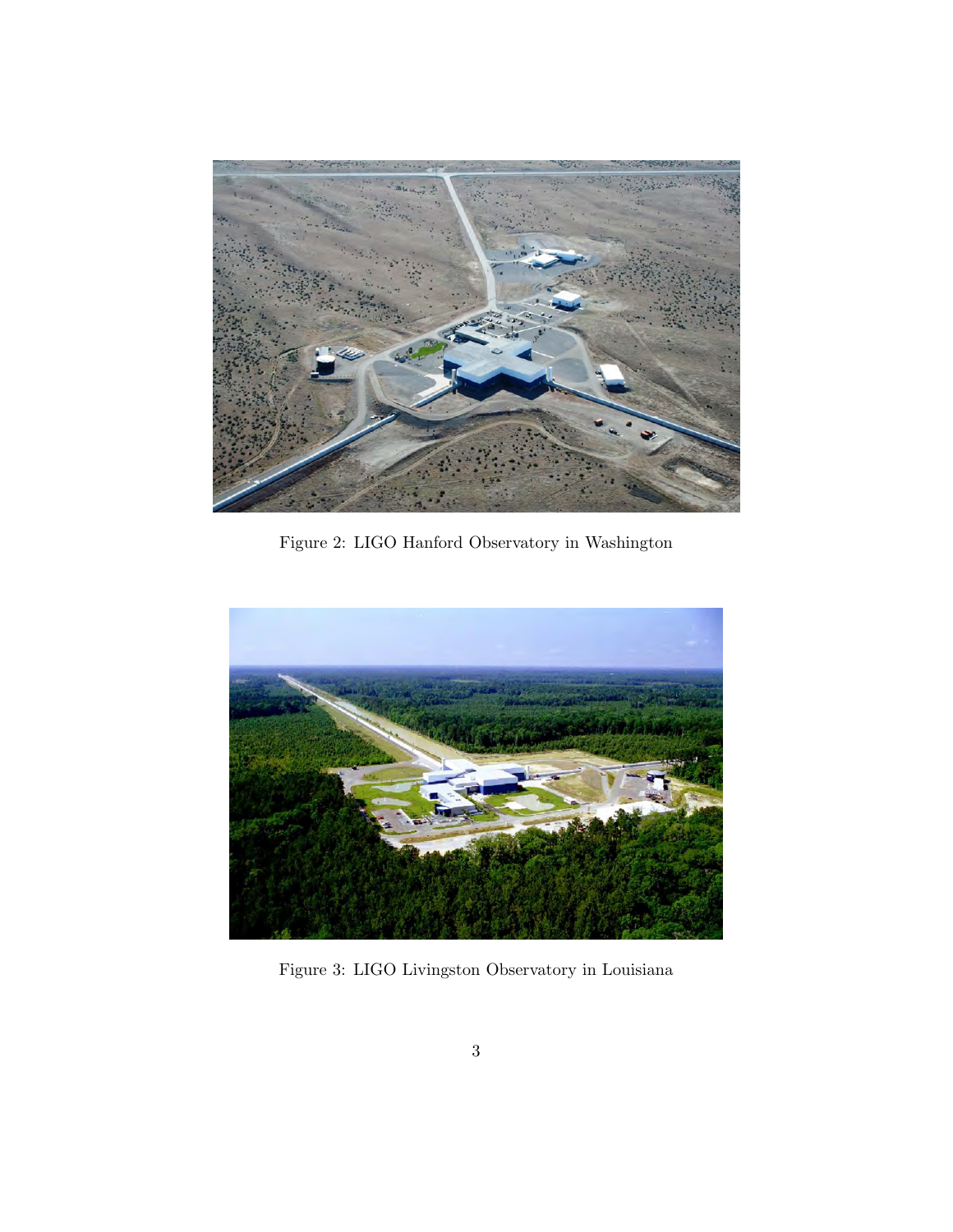Recent upgrades to both of these facilities have increased LIGO's sensitivity by more than a factor of 100, and if the predictions are correct, the first gravitational waves may be directly detected within the next two years. The amazing hardware that has been installed in LIGO to detect such tiny displacements will be the subject of next year's online course, LIGO Technology. For further information about the LIGO detectors, see [http://www.ligo.org.](http://www.ligo.org)

Additional information will be obtained starting in 2016 through observations with the 3-km interferometer, Virgo (near Pisa, Italy, see Figure [4\)](#page-3-0). A fourth, smaller observatory, GEO, is operational in Germany. KAGRA, an underground observatory is under construction in Japan, and plans are underway to construct a southern-hemisphere observatory, LIGO-India. Installation of an observatory in the southern hemisphere would allow better localization of sources on the sky, which will help with identifications of electromagnetic counterparts.



Figure 4: The European gravitational wave observatory, Virgo, near Pisa, Italy

<span id="page-3-0"></span>For further information about Virgo, see [http://www.ego-gw.it/public/virgo/virgo.](http://www.ego-gw.it/public/virgo/virgo.aspx) [aspx.](http://www.ego-gw.it/public/virgo/virgo.aspx) For further information about the GEO detectors, see [http://www.geo600.org/.](http://www.geo600.org/) For further information about KAGRA (in English), see [http://gwcenter.icrr.u-tokyo.ac.](http://gwcenter.icrr.u-tokyo.ac.jp/en/)  $jp/en/$ .

Space-based observations of gravitational waves have been contemplated for more than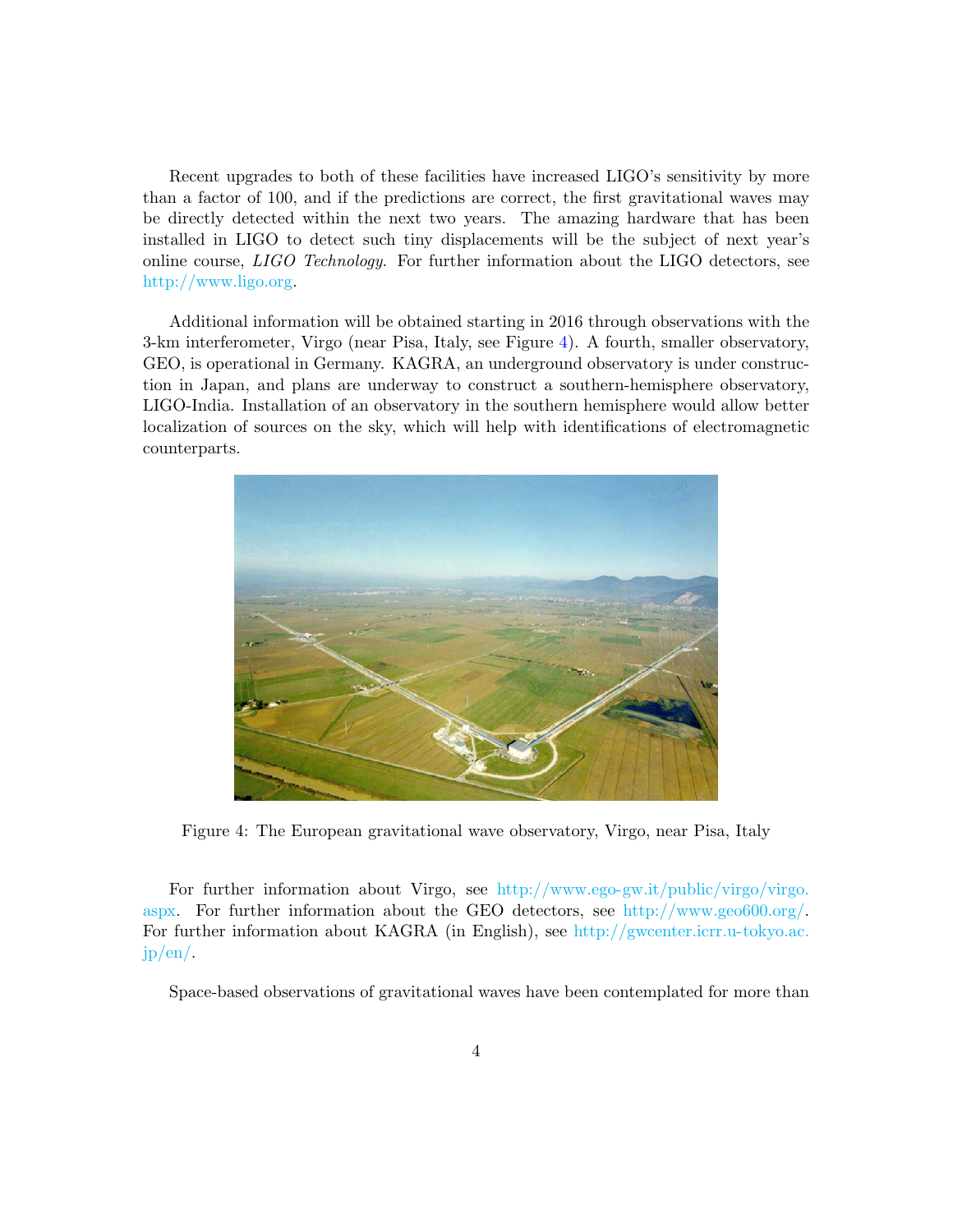20 years. Recently, technology has advanced to the point that a launch is near for the "LISA pathfinder" mission. LISA (Laser Interferometer Space Antenna) was originally a joint NASA-European Space Agency (ESA) mission, but due to funding changes, the pathfinder mission has been built and will be launched by ESA in late 2015. The main experiment on board LISA Pathfinder is the LISA Technology Package (LTP) which will accurately control and measure the positions of two test masses in near-perfect gravitational free fall. The masses are made of gold and platinum, and hence are reflective of laser light and can act as mirrors for a space-based interferometer. A smaller instrument package, the Disturbance Reduction System, was contributed by NASA to help control the spacecraft. The original LISA concept was for three spacecraft to fly in formation with separation distances of  $\sim 5 \times 10^6$  km, which would allow measurements of gravitational waves at much lower frequencies (1 - 30 mHz) than ground-based interferometers (with typical lengths of 3-4 km, that aim to detect gravitational waves in the 50 - 2000 Hz band). Figure [5](#page-4-0) shows the science module for the LISA Pathfinder mission undergoing testing in April 2015. For more information about the LISA Pathfinder mission, see [http://sci.esa.int/lisa-pathfinder/.](http://sci.esa.int/lisa-pathfinder/)



Figure 5: The LISA Pathfinder science module in a clean room in Germany. The large central cylinder is the core assembly for the LISA Technology Package. One of two (gold coloured) colloidal micro-Newton thrusters, provided by NASA, can be seen on the left side of the spacecraft. Credit: ESA – U. Ragnit

<span id="page-4-0"></span>Recently, the National Science Foundation has established a Physics Frontier Center to use precise pulsar timing as a means to detect gravitational waves. The North American Nanohertz Observatory for Gravitational Waves (NANOGrav) was established in 2007 by radio astronomers who time the emission from an array of nature's most precise clocks - the"millisecond pulsars." By measuring nanosecond changes in the timing signals from these pulsars over many years, NANOGrav will be sensitive to gravitational waves in the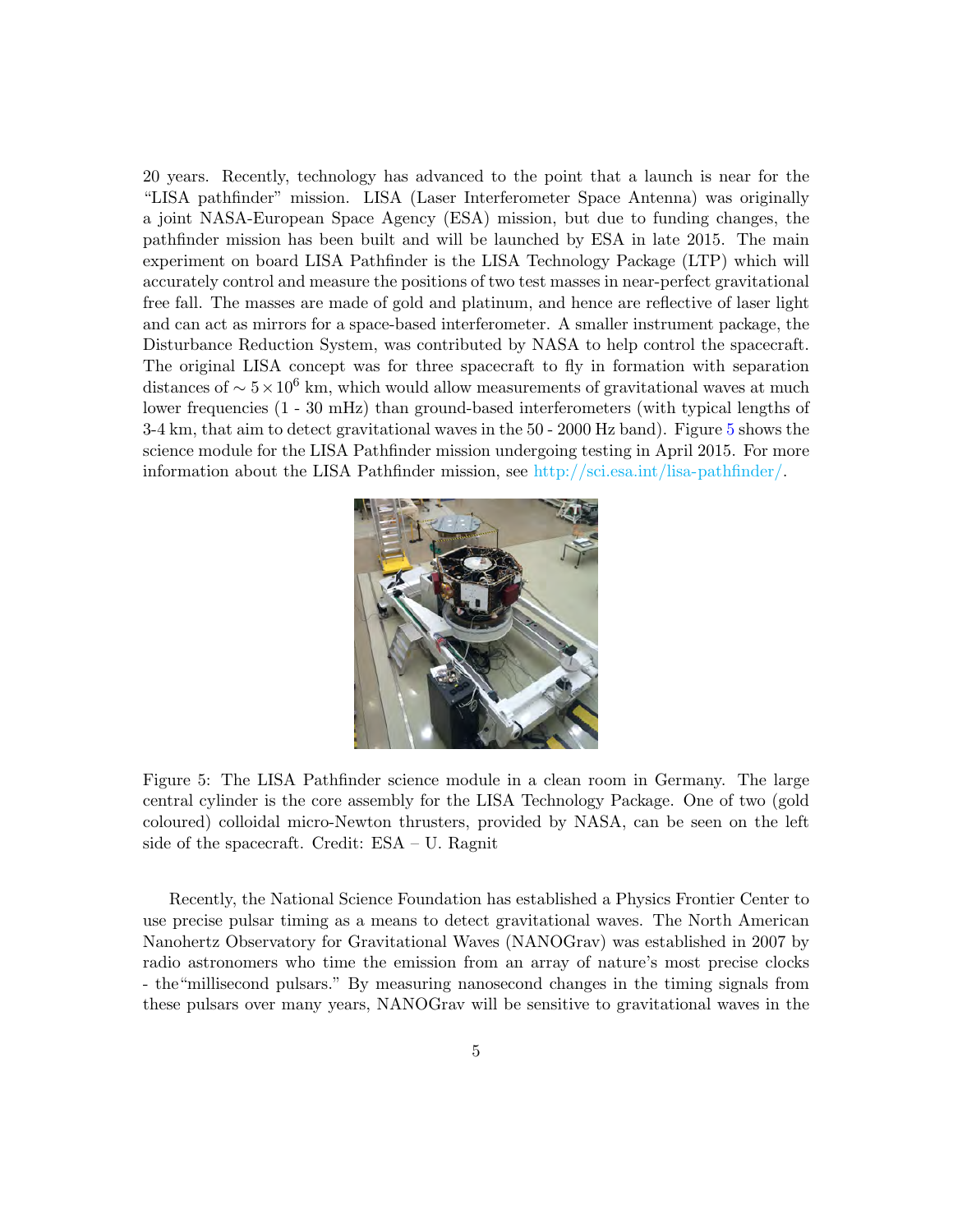nanoHz frequency band. These extremely long wavelength gravitational waves are primarily expected to arise from a stochastic background of merging supermassive black holes, individual inspiral and merger events of supermassive black holes in distant galaxies, and possibly cosmic strings and inflationary gravitational waves. There are over 30 millisecond pulsars distributed throughout our galaxy, and the pulsations from these pulsars will be measured by the world's largest and most sensitive radio telescopes. Figure [6](#page-5-0) shows the Arecibo telescope in Puerto Rico, which is the world's largest radio dish. Arecibo and the Green Bank Telescope in West Virginia are each used to time 19 millisecond pulsars in the array while searching for additional candidate pulsars to increase the sample. A new, even larger telescope FAST [\(Five-hundred-meter Aperture Spherical Telescope\)](http://fast.bao.ac.cn/en/) is under construction in China and may soon be contributing to these types of observations. For more information about the NANOGrav project, see [http://nanograv.org.](http://nanograv.org)



Figure 6: The 305-meter dish of the William E. Gordon Telescope. Image credit: NAIC

<span id="page-5-0"></span>The longest gravitational waves that are predicted emanate from the rapid period of inflation that followed the Big Bang. Inflationary theory predicts that the gravitational waves should have left an imprint on the cosmic microwave background that is proportional to the expansion rate during inflation, and that this imprint should be measurable in the polarization of the electromagnetic microwave background signals. In March 2014, considerable media coverage was generated when the BICEP team announced preliminary evidence for the discovery of these polarization signals. (Read [Sean Carroll's initial column](http://www.preposterousuniverse.com/blog/2014/03/16/gravitational-waves-in-the-cosmic-microwave-background/) for a good summary of the physics and his [follow-up column](http://www.preposterousuniverse.com/blog/2014/03/16/bicep2-updates/) that explains what was reported by the BICEP team.) However, by September 2014 [further analysis of data from](http://www.preposterousuniverse.com/blog/2014/09/21/planck-speaks-bad-news-for-primordial-gravitational-waves/) [ESA's Planck mission](http://www.preposterousuniverse.com/blog/2014/09/21/planck-speaks-bad-news-for-primordial-gravitational-waves/) indicated that the results were overstated and most likely due to scattering by dust. To read more about the physics of the CMB polarization process, see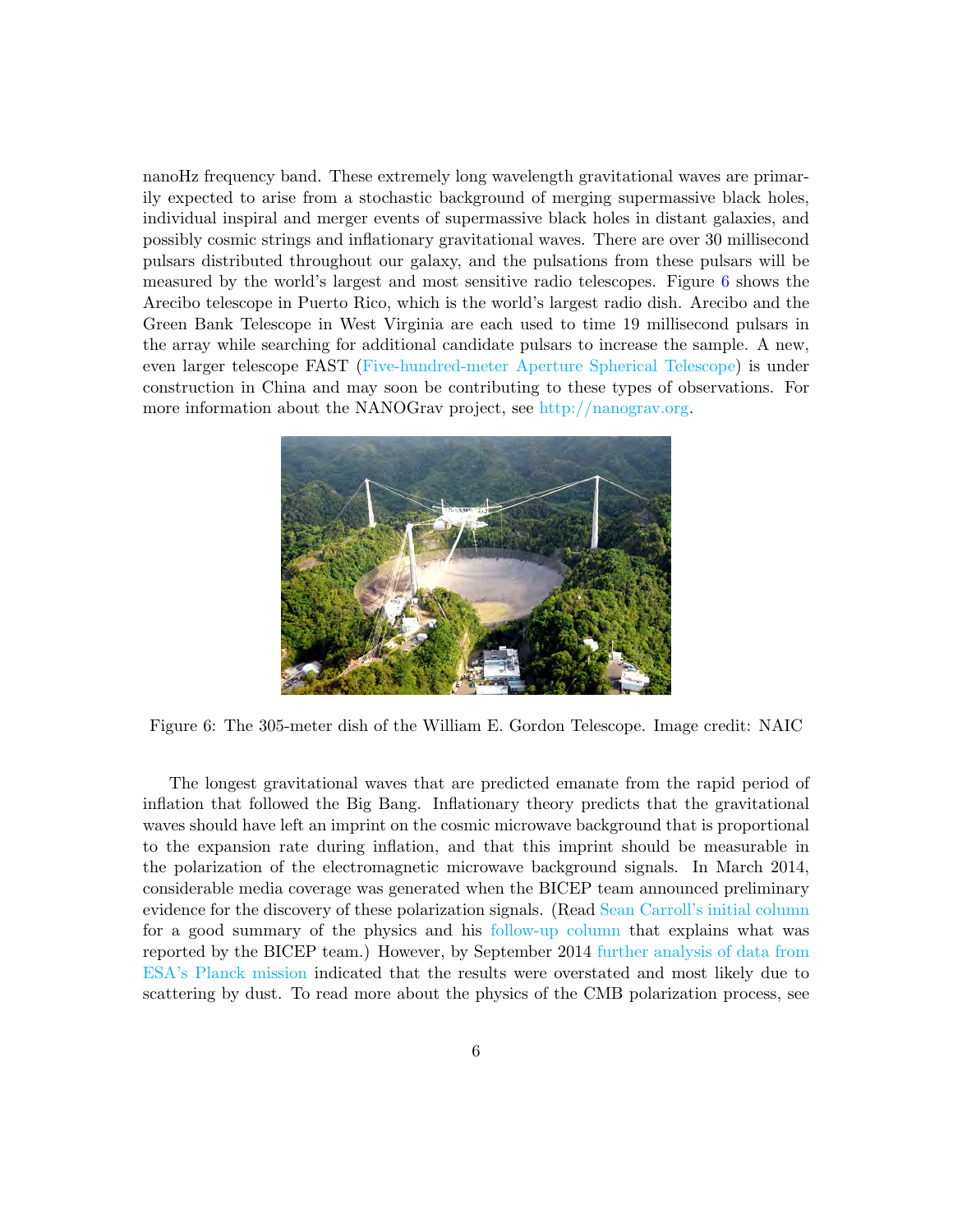#### [http://cosmology.berkeley.edu/](http://cosmology.berkeley.edu/~yuki/CMBpol/CMBpol.htm)∼yuki/CMBpol/CMBpol.htm.

Just as different astrophysical sources generate different wavelengths across the electromagnetic spectrum, different physical systems are expected to generate different wavelengths of gravitational waves, which will be observed by different types of observatories. Figure [7](#page-6-0) illustrates the expected strains (a measure of the strength of the gravitational wave, see Equation [5\)](#page-9-0), wavelength bands, types of sources and the observatories that are now being built to probe the universe in this entirely new way.



<span id="page-6-0"></span>Figure 7: Gravitational waves (GWs) span many orders of magnitude in frequency, from the Hubble-length primordial waves that leave their imprint on the cosmic microwave background (CMB), to the gravitational waves with periods of years detectable by pulsar timing arrays (PTAs) like NANOGrav, the hour-long period waves detectable by spacebased instruments such as LISA, and the millisecond period waves detectable by groundbased interferometers like LIGO and Virgo. Credit: NANOGrav

## 3 Coalescing Binaries

Compact binaries are defined as systems that include either two neutron stars, two stellarmass black holes, or one of each. These systems are formed when a binary system consisting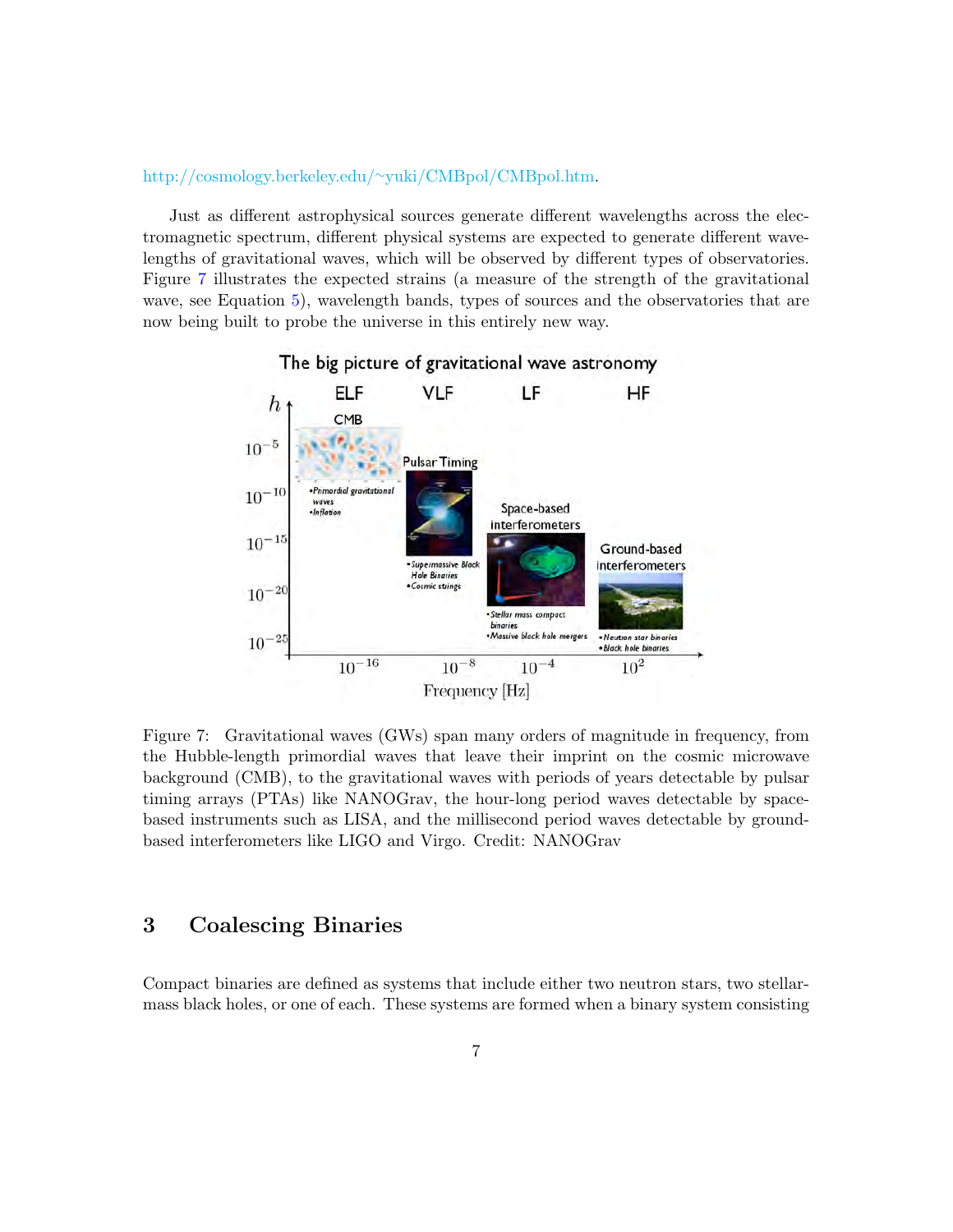of two massive stars evolves: the more massive star ends its life with a supernova explosion that does not disrupt the binary, and forms a neutron star. Matter from the less massive star is accreted by the neutron star, increasing its spin rate, in a process known as "recycling." The less massive star also eventually goes supernova, producing a second neutron star in the binary. If the orientation of the system is favorable (and the neutron star magnetic fields are strong enough), pulses may be observed from one or more of the neutron stars in the binary system. Figure [8](#page-7-0) shows an artist's conception of merging neutron stars.



Figure 8: Artist's conception of merging neutron stars. Credit:NASA/SSU/A. Simonnet

<span id="page-7-0"></span>The Hulse-Taylor binary pulsar system is comprised of two neutron stars, with approximately equal masses,  $m \sim 1.4 M_{\odot}$ . In this system, only one of the neutron stars is observed to emit pulsations. Others in this category include B1534+12, J1829+2456, and B2127+11. The "double pulsar" system PSR J0737-3039, discovered in 2003 by Marta Burgay and her colleagues at Parkes Observatory [\[3\]](#page-19-1), is the only system thus far discovered that consists of two neutron stars which are both emitting observable pulsations. This system also has the observational advantages that it is about 10 times closer to the Earth and will coalesce about 3.5 times faster than the Hulse-Taylor pulsar. As we will see below, these facts are important inputs to the calculations of expected LIGO detections from coalescing binaries.

Modeling these systems is usually done using Newtonian approximations to the gravitational field, while treating each neutron star as a point mass. In this case, the orbital energy of the system is given by:

$$
E_{orb} = \frac{1}{2}m_1v_1^2 + \frac{1}{2}m_2v_2^2 - \frac{Gm_1m_2}{r} = \frac{G\mu M}{2r}
$$
 (1)

where r is the separation between the two masses,  $m_1$  and  $m_2$ ,  $M = m_1 + m_2$  is the total mass,  $\mu = m_1 m_2 / M$  is the reduced mass, and G is the gravitational constant. Using the Newtonian approximation, we find  $[4]$  that the luminosity  $\mathcal L$  of gravitational waves emitted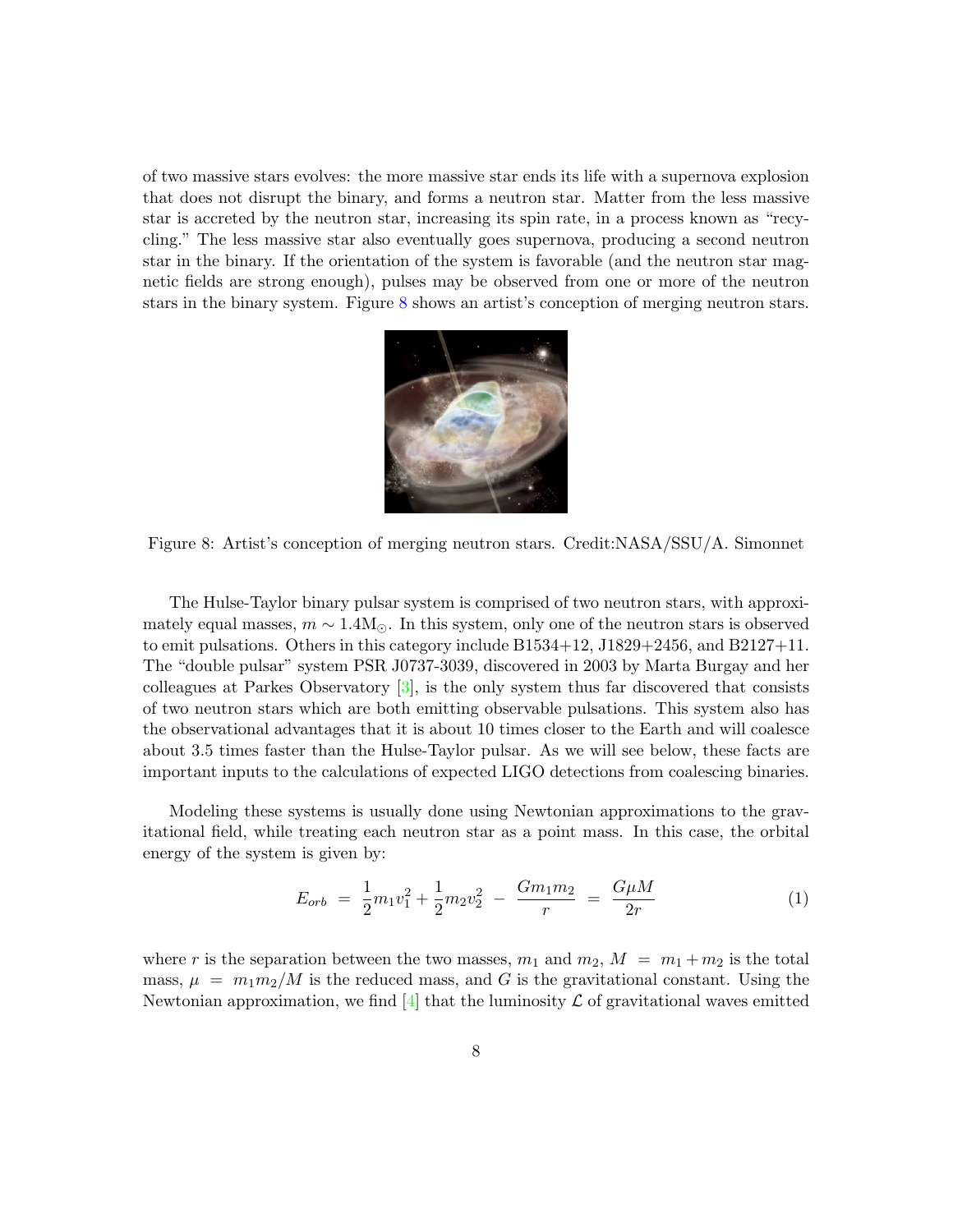by the coalescing system will be:

$$
\mathcal{L} = -\frac{32}{5} \frac{G}{c^5} \mu^2 R^4 \Omega^6 = -\frac{dE_{orb}}{dt} \tag{2}
$$

where  $\Omega = \sqrt{\frac{GM}{R^3}}$  is the orbital frequency. We can rewrite the time derivative of  $E_{orb}$ in order to find the equation to integrate that results in the prediction for the orbital separation as a function of time  $r(t)$ :

$$
\frac{dE_{orb}}{dt} = \frac{dE_{orb}}{dr}\frac{dr}{dt} = -\mathcal{L}
$$
\n(3)

$$
r(t) = \left(\frac{256}{5} \frac{G^3}{c^5} M^2 \mu\right)^{\frac{1}{4}} (t_c - t)^{\frac{1}{4}}
$$
\n(4)

where  $t_c$  is the coalescence time (the time when the separation of the two masses goes to zero).

In order to estimate the rate at which LIGO (when it reaches its currently planned design sensitivity) can expect to detect coalescing binaries, we need to consider the the estimated merger rate of binary neutron stars in our galaxy and multiply this by the number of galaxies within LIGO's detection range. The estimated merger rate is found by dividing the number of binary neutron star systems in our galaxy by the time it takes them to merge. Since the double pulsar system has a time to coalescence about 1/3 that of the Hulse-Taylor pulsar, this has a positive effect on the predictions for LIGO detections. The estimate of the number of binary neutron star systems in our galaxy is also improved by the detection of weaker radio emission from the double pulsar system, compared to the Hulse-Taylor pulsar. Detecting weaker radio emission from a system that is ten times closer to Earth implies the existence of many more similar systems that have not yet been seen. Burgay et al. (2003)[\[3\]](#page-19-1) estimated that the detection rate of coalescing binaries with LIGO (prior to its recent upgrade) could be as high as 1 every 1-2 years at the 95% confidence level. The fact that no coalescing binaries were seen with LIGO in the pre-upgrade era is consistent with these estimates. More refined estimates for upgraded interferometers can be found in Abadie et al.  $(2010)[7]$  $(2010)[7]$ , a paper that includes authors from both the LIGO and Virgo collaborations.

Improvements in LIGO instrumentation, now being brought online, and in Virgo (scheduled for 2016) are usually characterized by predicting the volume of space within which a particular class of sources detections are expected to occur. For example, with instrumention available in 2002, LIGO could only hope to detect neutron star binary coalescences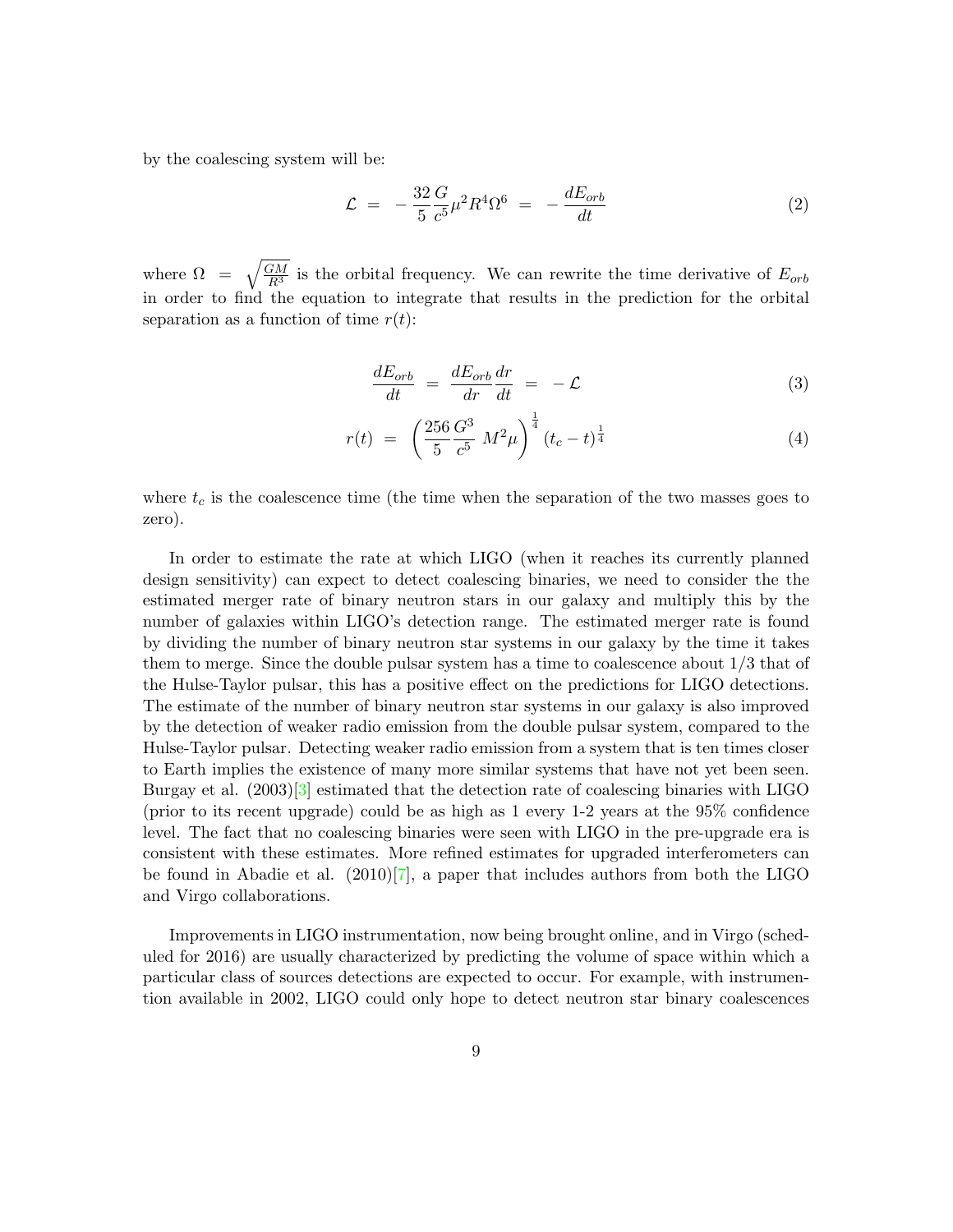within the Milky Way galaxy. By 2003, the reach had expanded to our local group (including M31), and by 2005 to the Virgo cluster (20 Mpc). When the current instrumentation reaches its design sensitivity (probably by 2017-2018), the reach will expand to  $\sim 200$  Mpc in general and up to 450 Mpc for an optimally-oriented binary. The change in detection volume from initial to the current LIGO hardware ("Advanced" LIGO) is illustrated in Figure [9.](#page-10-0)

Of course, these detection volumes depend critically on the assumed strength of the gravitational waves. For a typical double neutron star binary (each with mass equal to  $1.4M_{\odot}$ ), in a very close orbit of 20 km, with an orbital frequency of 400 Hz (and hence gravitational waves with a frequency of 800 Hz), and using our Newtonian, point-mass approximation, the dimensionless strain h is given by  $[5]$ :

<span id="page-9-0"></span>
$$
h = \Delta L/L \approx \frac{10^{-21}}{(r/15 \text{ Mpc})}
$$
\n(5)

Note that measuring strains of this magnitude was marginally within the sensitivity range of initial LIGO, but is well within the design sensitivity of LIGO's new instrumentation, as shown in Figure [10.](#page-11-0) However, it should also be realized that strains this large will only occur near the final endpoint of the coalescent process. For detailed information on recently published limits to detections in various coalescence scenarios, see the review by Riles  $(2013)[6]$  $(2013)[6]$ .

The characteristic pattern of strain that will be emitted requires numerical calculations for the strong field (and hence non-Newtonian) gravity at the endpoint. A typical inspiral gravitational wave form is shown in Figure [11.](#page-11-1)

#### Homework 2

Listen to the gravitational waveform from [two merging neutron stars](http://www.ligo.org/science/GW-Overview/sounds/chirp40-1300Hz.wav) and to the same signal [in a noisy environment.](http://www.ligo.org/science/GW-Overview/sounds/chirp+LIGO_SNR10.wav) Then navigate to Prof. Scott Hughes' [website](http://gmunu.mit.edu/sounds/sounds.html) and compare and contrast the "sounds" of at least two different types of binary system coalescence events.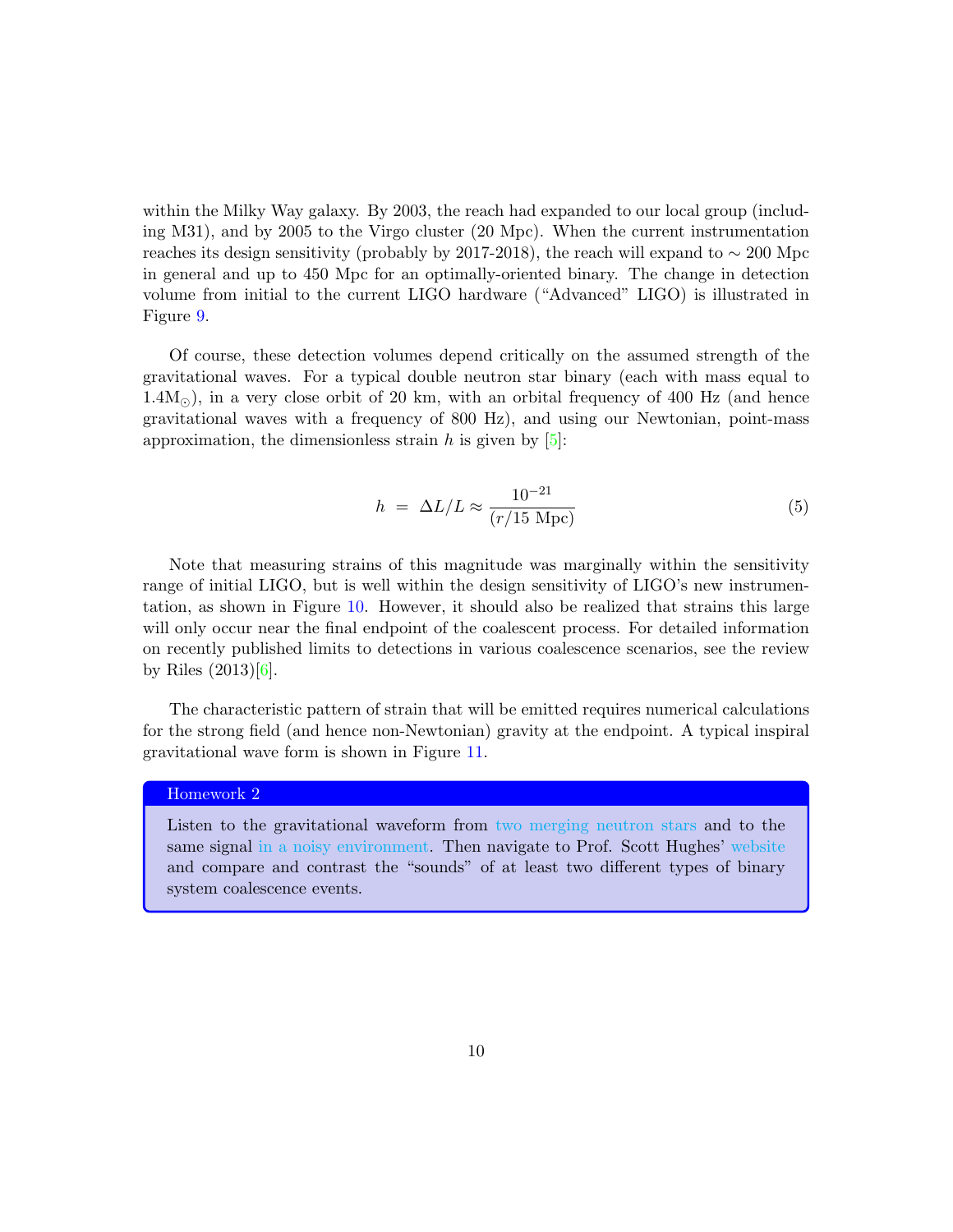

<span id="page-10-0"></span>Figure 9: The volume of space within which neutron star binary coalescence events should be detectable for initial LIGO observations (orange ring and light purple sphere) compared to the much larger volume predicted for Advanced LIGO (darker purple ring and sphere, about 200 Mpc diameter). Credit: Beverly Berger for the LIGO overlays, Richard Powell for the astronomical map at [http://www.atlastoftheuniverse.com.](http://www.atlastoftheuniverse.com)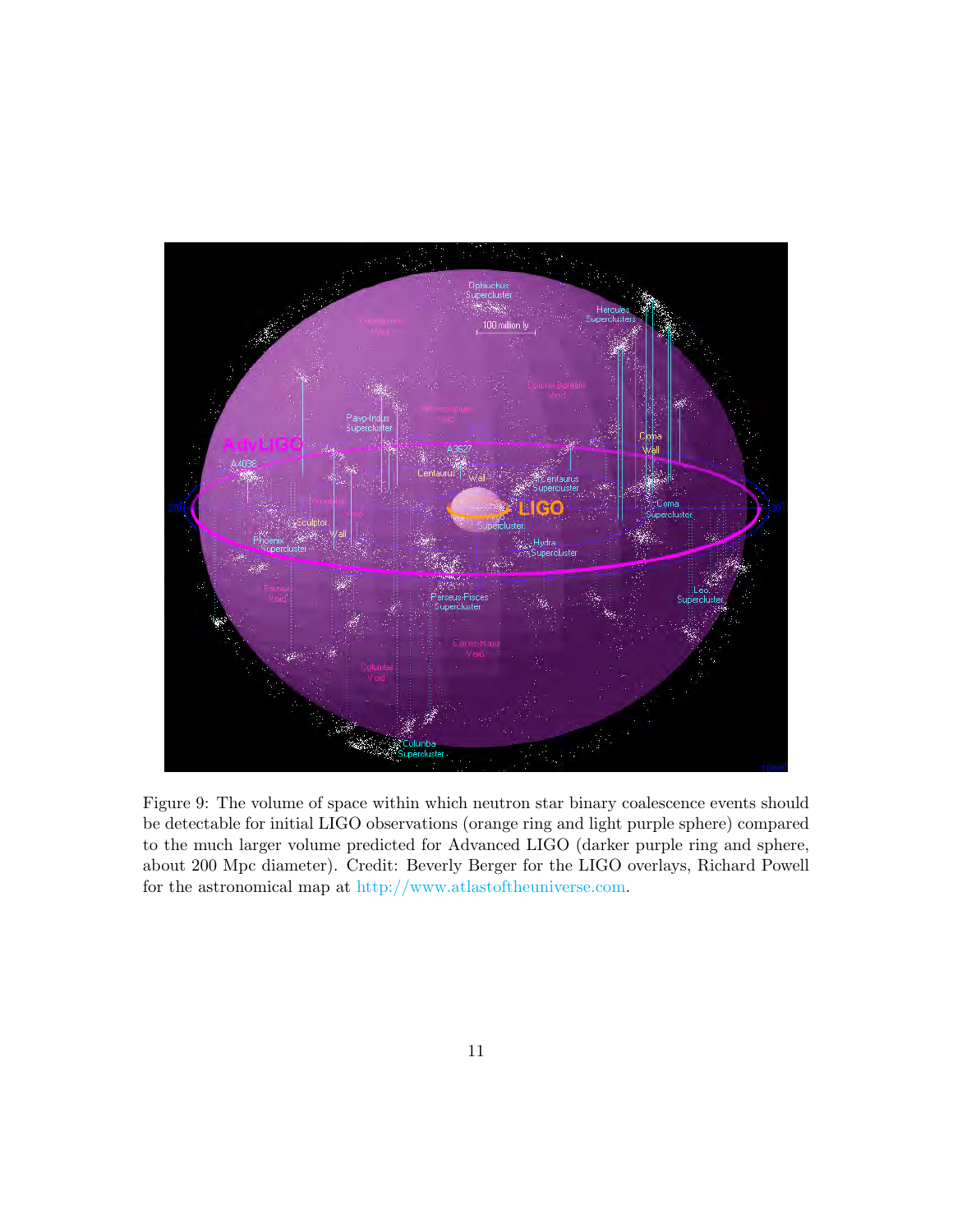

<span id="page-11-0"></span>Figure 10: Predicted sensitivity curves for the upgraded LIGO facilities for neutron star binary coalescence events. The sensitivity is predicted to reach to  $\sim 200$  Mpc by 2017-2018. The different curves represent phases in the commissioning of the instrumentation, beginning with the first observing run in the fall of 2015 (purple shaded area).



<span id="page-11-1"></span>Figure 11: Example gravitational wave form from a coalescing binary. The gravitational wave signal is the strain h. Credit: A. Stuver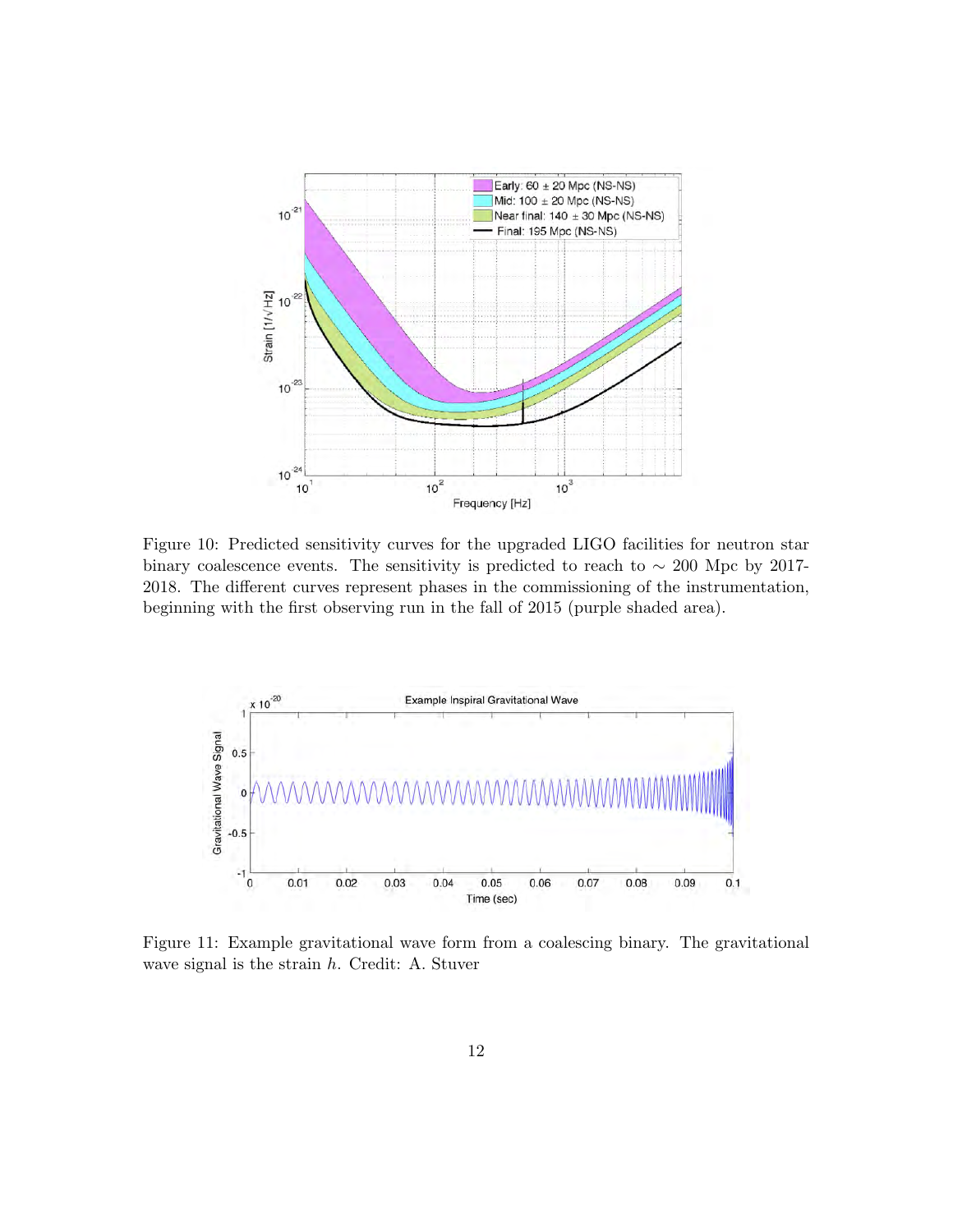## 4 Continuous Wave Sources

Rotating neutron stars can be sources of continuously emitted, monochromatic gravitational waves if they are not axisymmetric. A typical expected wave form is shown in Figure [12.](#page-12-0) These neutron stars will be potentially detectable by LIGO if they are spinning rapidly enough that twice the rotation frequency is within LIGO's spectral band (see Figure [10\)](#page-11-0). There are many well studied neutron stars in our Milky Way galaxy with rotation rates in the 10 - 1000 Hz range, including radio and gamma-ray emitting pulsars (typically isolated objects), X-ray pulsars (typically in binary systems with mass-donating companions), and some quasi-periodic X-ray emitters (also typically in accreting binary systems). Many of these potential sources have well-measured pulsation or inferred spin rates, and some also have well-determined binary parameters. Knowledge of these parameters helps narrow down the parameter space that needs to be searched for potential gravitational wave signals.



<span id="page-12-0"></span>Figure 12: Example gravitational wave form from a continuous wave source. The gravitational wave signal is the strain h. Credit: A. Stuver

In order to predict the approximate strength of the expected gravitational wave signals, we need to make some assumptions about the extent to which a neutron star will deviate from spherical symmetry. Following Riles  $(2013)[6]$  $(2013)[6]$ , we parameterize the quadrupole asymmetry by its ellipticity:

<span id="page-12-1"></span>
$$
\epsilon \equiv \frac{I_{xx} - I_{yy}}{I_{zz}} \tag{6}
$$

where the terms  $I_{xx}$ ,  $I_{yy}$  and  $I_{zz}$  are the diagonal Cartesian components of the moment of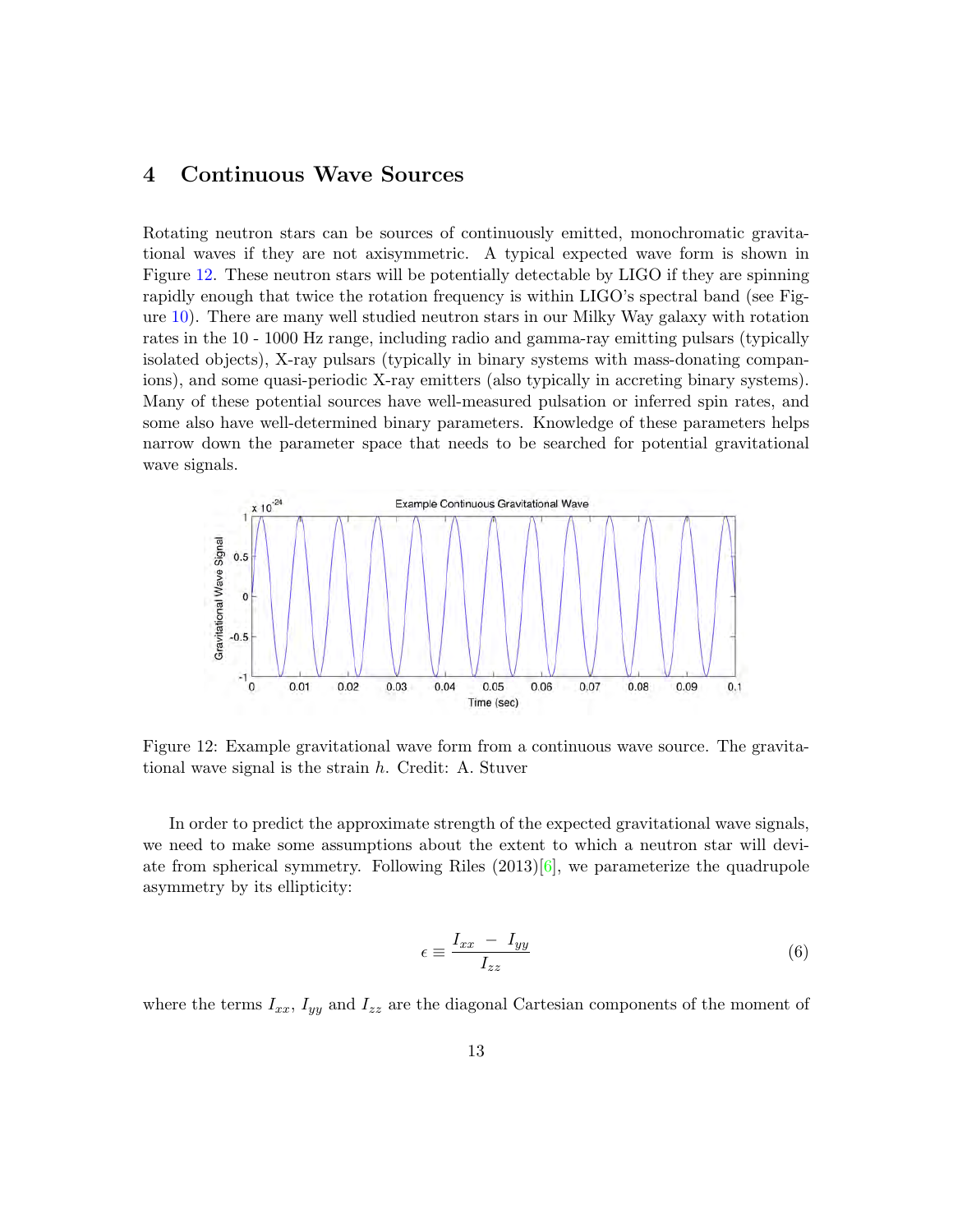inertia tensor, and the star is assumed to be (approximately) spinning around its  $z$ -axis. In the optimal case, the spin-axis will be pointed towards Earth, and the expected strain will be given by  $[6]$ :

<span id="page-13-0"></span>
$$
h_o = \frac{4\pi G I_{zz} f_{GW}^2}{c^4 r} \epsilon = (1.1 \times 10^{-24}) \left(\frac{I_{zz}}{I_o}\right) \left(\frac{f_{GW}}{1 \text{ kHz}}\right)^2 \left(\frac{1 \text{ kpc}}{r}\right) \left(\frac{\epsilon}{10^{-6}}\right) \tag{7}
$$

where  $I_o = 10^{38}$  kg-m<sup>2</sup> is the nominal quadrupole moment of a neutron star, the gravitational radiation is emitted at frequency  $f_{GW}$  equal to twice the star's rotation frequency and r is the distance to the neutron star.

As the scaling relationship in Equation [7](#page-13-0) indicates, only nearby neutron stars in our Galaxy will be potentially observable as continuous wave sources, and will require optimal conditions, such as highly asymmetric geometries, near-millisecond spin rates, etc. However, the history of science has shown that observations in new wave bands bring surprises, as the universe is filled with objects that were previously not anticipated by the scientists who designed the new instrumentation.

#### Homework 3

At 156.3 pc from Earth, PSR J0437-4715 is the nearest millisecond radio pulsar, with a rotation period of 5.76 ms. If LIGO can confidently measure a strain value near this frequency of  $5 \times 10^{-24}$ , and  $I_{zz} \approx I_o$ , what is the minimum value of  $\epsilon$  that will allow a continuous gravitational wave detection from PSR J0437–4715 ?

#### Homework 4

A [An extended search for gravitational waves from the Crab and Vela pulsars](http://www.ligo.org/science/Publication-VSR4PulsarNarrowband/index.php) the authors used data from Virgo to place a limit of about 4 meters on the size of the "bump" that could have been present on the surface of the neutron star that is the Crab pulsar. Assuming that the radius of the Crab pulsar is 10 km, what is the ellipticity  $\epsilon$  that is associated with this limit? Note: a simple way to do this problem is to approximate  $\epsilon \approx \frac{\delta r}{r}$  $\frac{r}{r}$ . For a more complicated method, use Equation [6,](#page-12-1) and recall that the diagonal elements for the moment of inertia tensor for a solid sphere are given by  $I_{ii} = (2/5)MR_{ii}^2$ .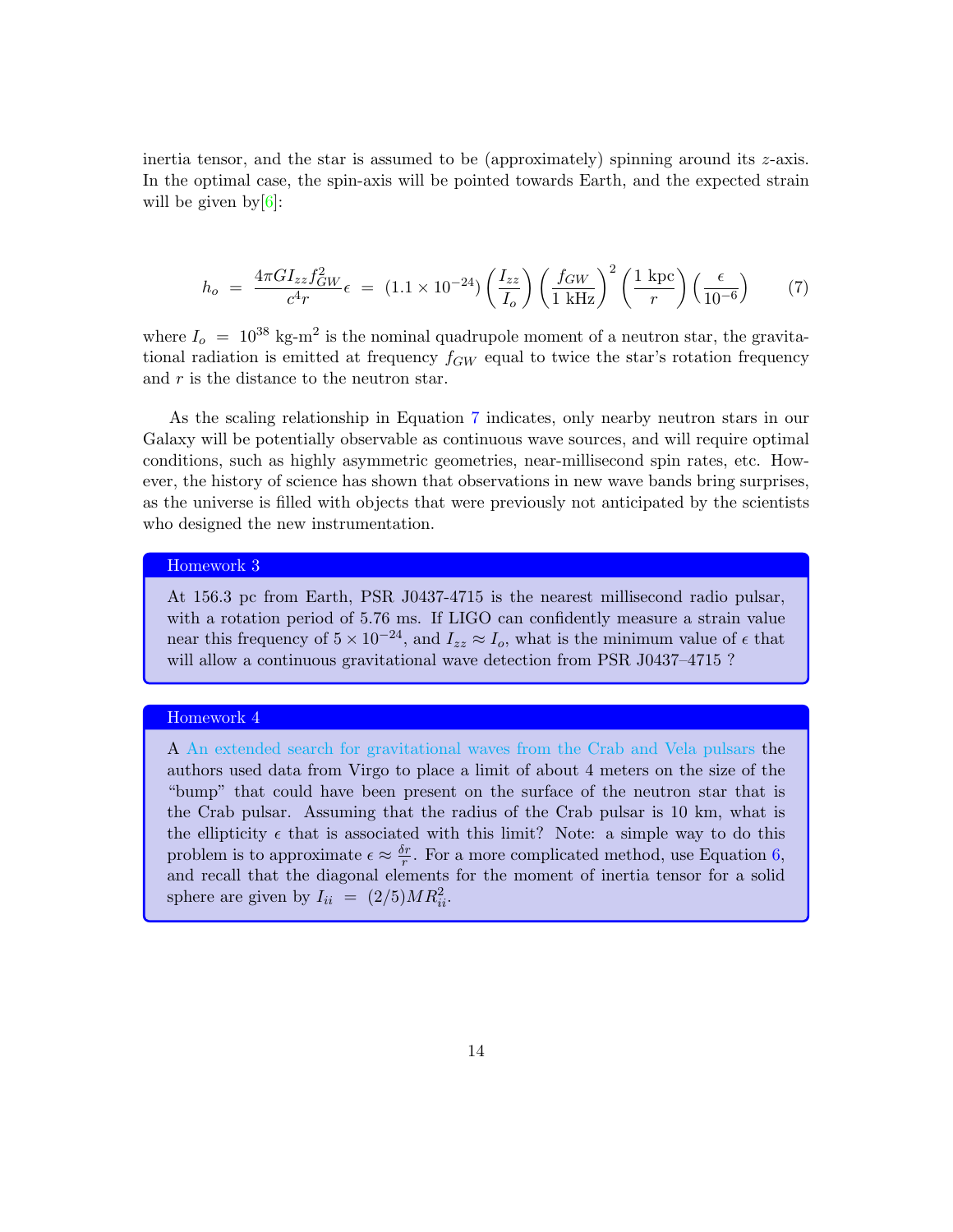## 5 Impulsive Events

Observational evidence has continued to accumulate that supernovae explosions are asymmetric (e.g., this [recent news story from NASA's NuSTAR mission\)](http://www.nustar.caltech.edu/news/nustar150507). Long-duration (greater than two seconds) gamma-ray bursts (GRBs), in which exploding massive stars shoot out highly energetic beams of accelerated particles as their cores collapse to form black holes, are another impulsive phenomena which may have asymmetric components. Both supernovae and GRBs are prime candidates to produce bursts of gravitational radiation, and emit roughly comparable amounts of electromagnetic energy ( $\sim 10^{44}$  J). However the types of progenitors that meet such violent ends and the conditions immediately prior to detonation are varied. Numerical simulations of supernovae and gamma-ray bursts almost always assume spherical symmetry in order to simplify the computational complexity. Therefore it is not straightforward to create a catalog of hypothetical gravitational waveforms that can be matched with impulsive events or to accurately predict the strains that might be measured in these cases. Figure [13](#page-14-0) shows an example gravitational waveform that might signify the occurrence of an impulsive event.



<span id="page-14-0"></span>Figure 13: Example gravitational wave form from a burst-like event. The gravitational wave signal is the strain h. Credit: A. Stuver

Riles $[6]$  posits that a detectable burst from a supernova in our Galaxy will have a strain that scales according to:

<span id="page-14-1"></span>
$$
h \sim 6 \times 10^{-21} \left(\frac{E}{10^{-7} \text{M}_{\odot} c^2}\right)^{\frac{1}{2}} \left(\frac{1 \text{ms}}{T}\right) \left(\frac{1 \text{kHz}}{f}\right) \left(\frac{10 \text{kpc}}{r}\right) \tag{8}
$$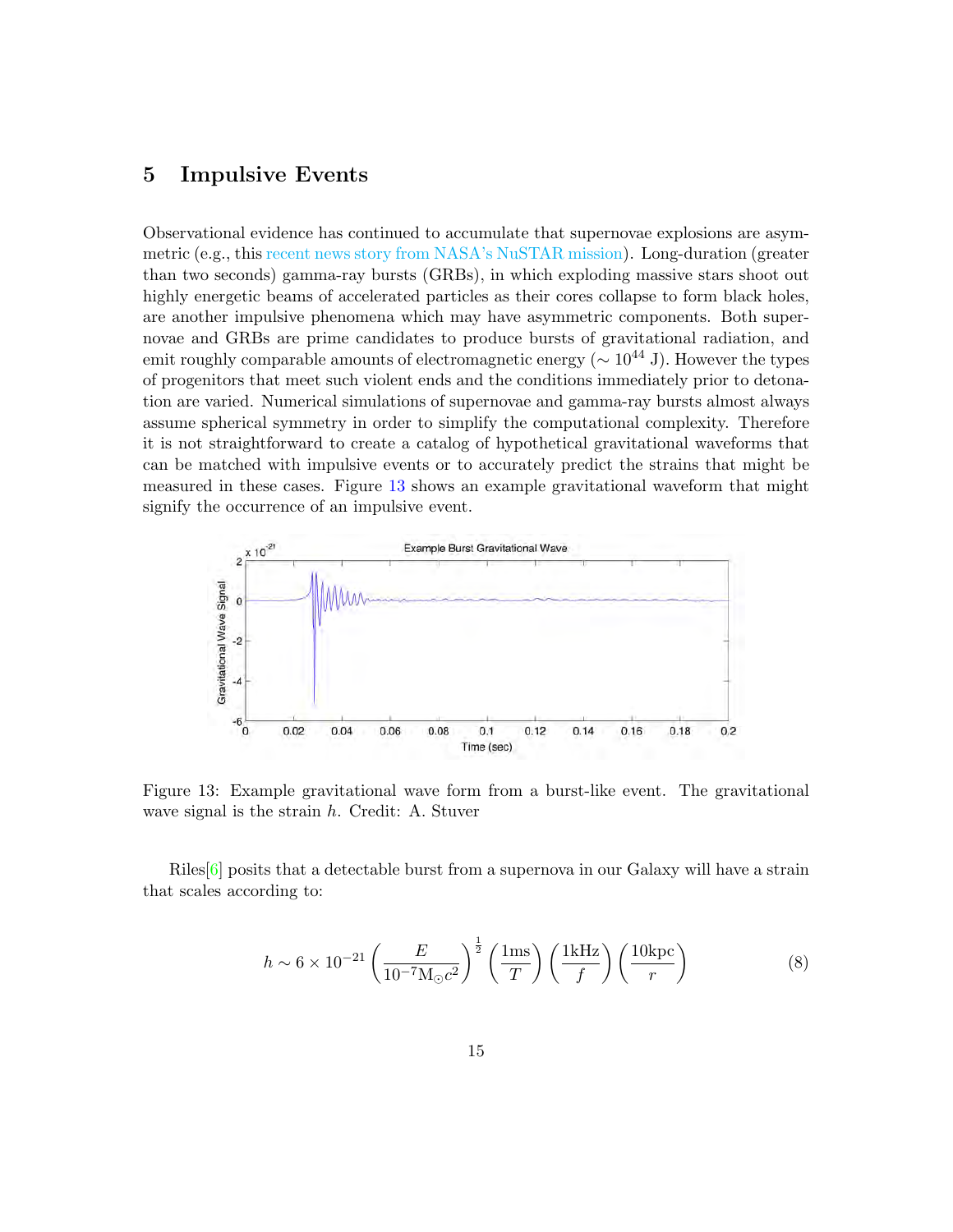where the duration of the burst T is scaled to 1 ms, the frequency of the radiation f is scaled to 1 kHz, and the distance to the supernova  $r$  is scaled to 10 kpc (the approximate distance to the center of our Galaxy). The nominal value for the energy in the gravitational waves is E which scales by a factor that equates to around  $1.8 \times 10^{40}$  J or about  $2 \times 10^{-4}$ of the total energy in the supernova. Unfortunately, the last known supernova to occur in our Galaxy was observed by Kepler in 1604. The closest supernova in modern times, SN 1987A, occurred in the Large Magellanic Cloud, at a distance of about 50 kpc, but predated the operation of LIGO.

In [Searching for gravitational waves associated with gamma-ray bursts detected by](http://www.ligo.org/science/Publication-IPNS56VSR123grb/index.php) [the InterPlanetary Network](http://www.ligo.org/science/Publication-IPNS56VSR123grb/index.php) the authors combined data from LIGO and Virgo detectors operating between 2005 - 2010. In this work, over 220 known gamma-ray burst occurrence times were searched for evidence of accompanying gravitational wave bursts. Due to the uncertainties in the waveform modeling, no assumptions were made as to the exact shape of the expected signals. Note that short GRBs (less than 2 seconds in duration, and about 10% of the sample) are considered by many to be associated with neutron star binary coalescence events, which were discussed earlier. From observations of the optical counterparts of long GRBs, we have learned that the average distance to these objects is about 10.6 billion light years (redshift 2.2). Short GRBs are a bit closer, with an average distance of 5 billion light years (redshift 0.5)  $[8]$ . Therefore it is not surprising that gravitational wave signals were not detected from the bursts in this sample. Similar to the "reach" statistic described above for coalescence binary signals, the limits for these results are quoted in terms of "exclusion distances," i.e., redshifts within which signals would have been expected to be detected. For this sample, the farthest distance excluded had a redshift of 10−<sup>2</sup> which equates to about 43 Mpc (120 million light years).

#### Homework 5

Examine the exclusion distance figure in [Searching for gravitational waves associated](http://www.ligo.org/science/Publication-IPNS56VSR123grb/index.php) [with gamma-ray bursts detected by the InterPlanetary Network.](http://www.ligo.org/science/Publication-IPNS56VSR123grb/index.php) The authors argue that improvements in the sensitivity of the LIGO and Virgo detectors and the range of uncertainties in modeling may allow future detections of gravitational waves from GRBs. Do you agree? Explain.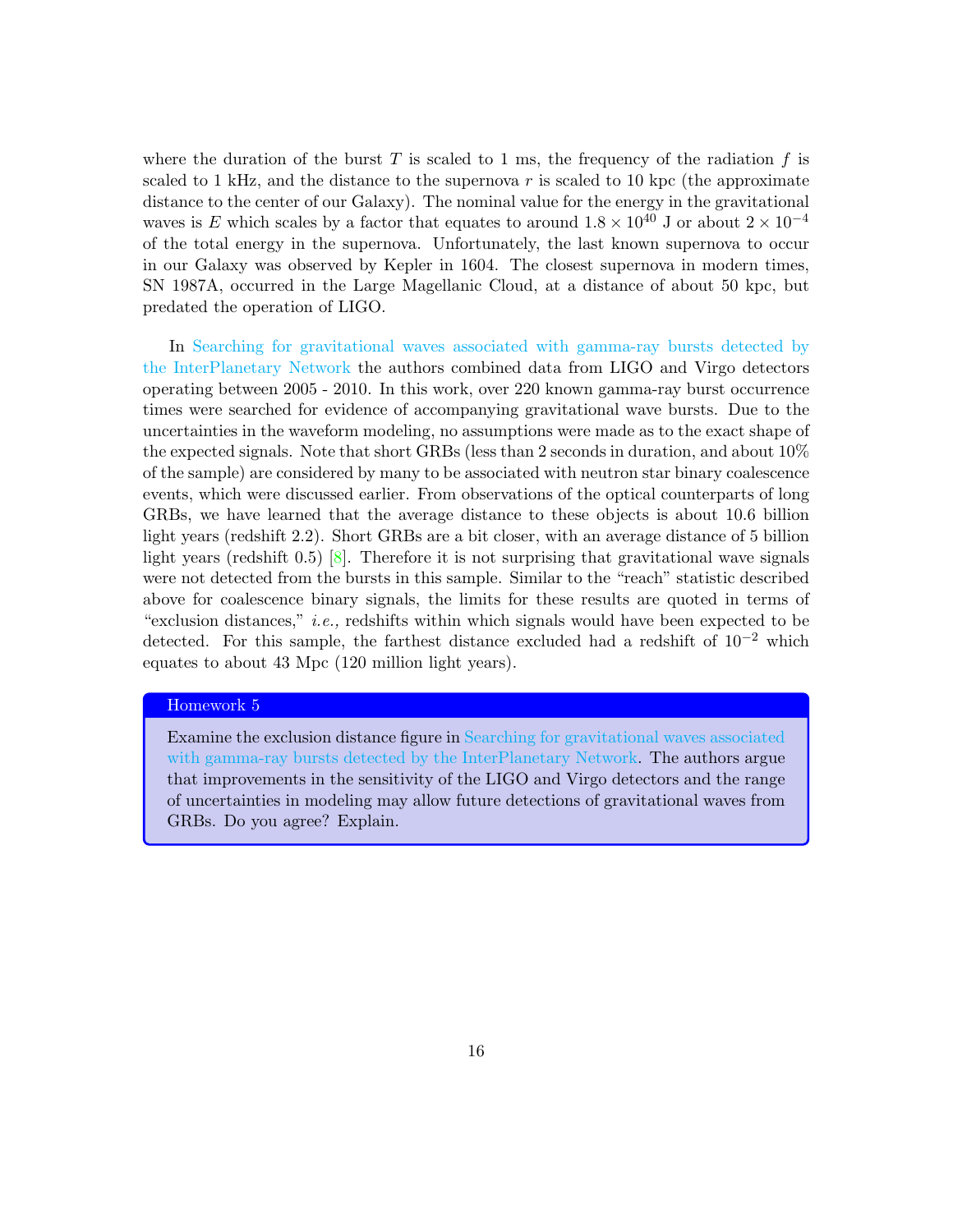#### Homework 6

Soft gamma-ray repeaters (SGRs) are isolated neutron stars that unleash tremendous amounts of energy during starquakes. Also known as "magnetars", these rare systems have megaflares about once a decade, accompanied by persistent, time varying gamma-ray emission that often provides evidence of the spin rate of the underlying, highly magnetized ( $\sim 10^{11}$  Tesla) neutron star.

On December 27, 2004, the brightest megaflare (to date) was detected from SGR 1806-20. This magnetar is located about 50,000 light years (14.5 kiloparsecs) from Earth and the total luminosity in the megaflare was about  $10^{39}$  J. If the gravitational wave emission fraction for megaflares from SGRs is similar to that of a supernova (as scaled in Equation [8\)](#page-14-1), at what distance would you expect to see gravitational wave emission from an SGR? Are detections of gravitational waves from SGRs likely?

### 6 Stochastic Background

Cosmic background radiation has been observed across the electromagnetic spectrum. Some of this radiation, like the Cosmic Microwave Background (CMB), is truly cosmological in origin, originating from processes in the early Universe (at 300,000 years after the Big Bang), with wavelengths that have been stretched as the Universe has expanded over the past 13.7 billion years. In contrast, the observed x-ray background has been shown to consist of a combination of x-rays from nearby hot gas in our local bubble and unresolved higher-energy emission from distant active galaxies (galaxies that are dominated by accreting central super-massive black holes).

Most models of the very early Universe  $(10^{-32} - 10^{-35})$  s after the Big Bang) predict an incoherent background of cosmic gravitational waves. Like the electromagnetic waves in the CMB, these gravitational waves would have been stretched as the Universe expanded. And since they would have originated at far earlier times, they would carry valuable information about conditions in the very early Universe that are unobtainable by any other means.

Of course, it is also possible that some part of the gravitational wave background could be comprised of numerous unresolved sources, similar to the x-ray background. Whatever its source, once detected, the background gravitational waveforms would be extremely erratic, similar to what is shown in Figure [14.](#page-17-0) And by analogy to what is observed in electromagnetic astronomy, discrete sources will likely outshine any background radiation by factors of hundreds to thousands. If so, the detection of any stochastic gravitational radiation will have to wait for future generations of gravitational wave detectors, beyond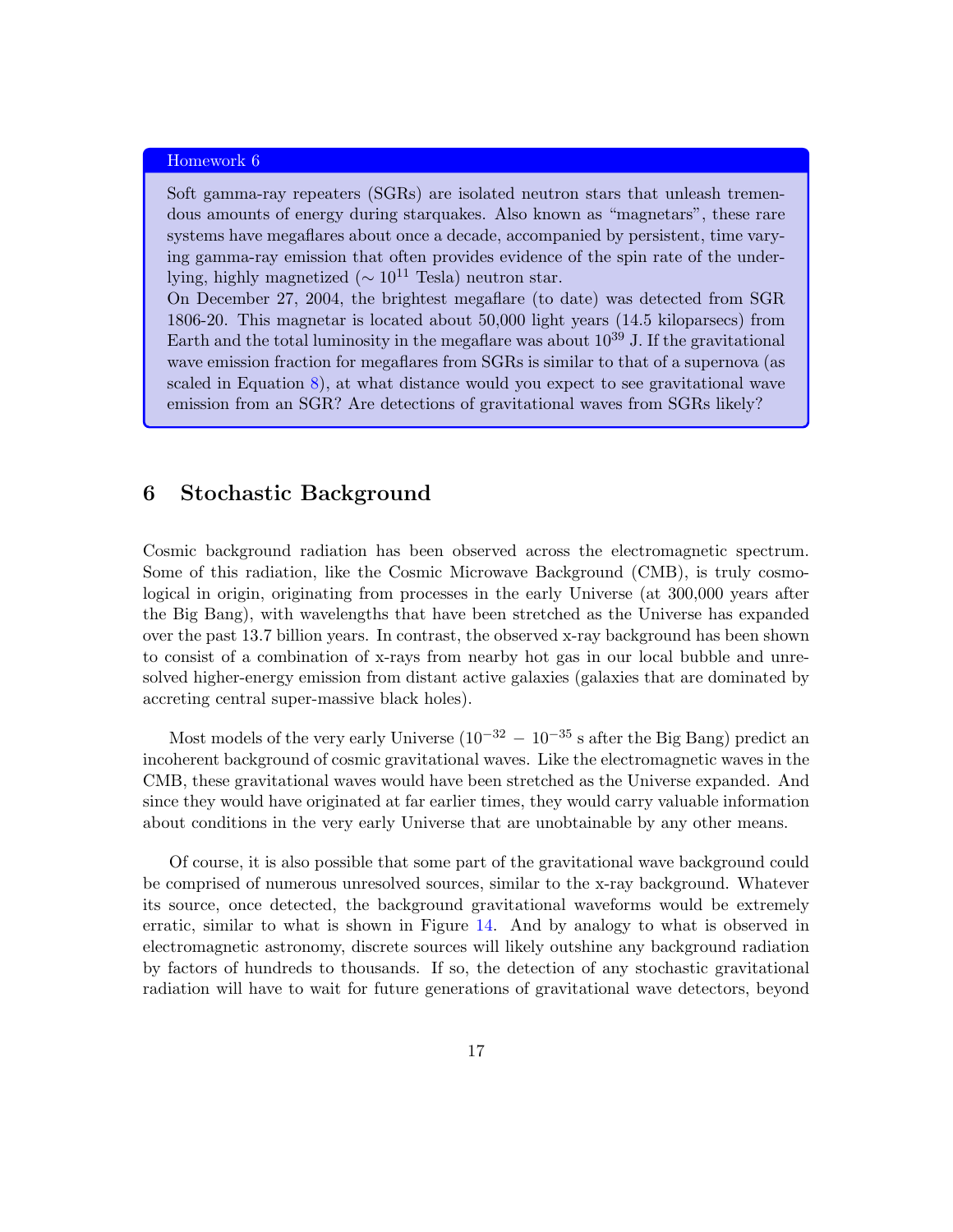LIGO and Virgo.



<span id="page-17-0"></span>Figure 14: Example gravitational wave form from the stochastic background. The gravitational wave signal is the strain h. Credit: A. Stuver

Despite the extreme challenge of separating stochastic gravitational waves from background noise arising from environmental and instrumental effects, recent studies have searched for these elusive signals by looking at correlations in the noise between pairs of detectors. In a recent paper, [Search for a gravitational-wave background using co-located](http://www.ligo.org/science/Publication-S5H1H2StochIso/index.php) [LIGO detectors,](http://www.ligo.org/science/Publication-S5H1H2StochIso/index.php) the authors analyzed data from two different interferometers that were both located at LIGO Hanford Observatory (LHO). Until 2009, LHO operated both a 4-km interferometer (H1) and a 2-km interferometer (H2). By comparing data between these two detectors, correlations resulting from local environmental noise sources were able to be removed, in order to look for a remaining stochastic background signal in portions of the frequency spectrum that were not contaminated with the local noise. However, there was no evidence for any stochastic background signal in this uncontaminated frequency range  $(460 - 1000$  Hz).

Earlier work[\[9\]](#page-19-7) cross-correlated strain data between pairs of detectors at LHO(H1 and H2) with the 4-km LIGO Livingston Observatory Detector (L1). As Figure [15](#page-18-0) shows, the limit that was able to be set between 40 and 500 Hz, was about a factor of 100 below the strains directly measurable by the individual detectors in the two year-long observing run. Converting the strain measurements into a limit on the fraction of the total energy density in the gravitational wave background in this frequency region compared to the critical energy density, we find that  $\Omega_{GW} = 6.9 \times 10^{-6}$ . By comparison, the current best values of the fractional energy densities are:  $\Omega_M = 0.29$  for matter and  $\Omega_{\Lambda} = 0.71$  for dark energy. So although the stochastic gravitational wave background may someday provide valuable information about conditions in the early Universe, the waves themselves will not alter the Universe's eventual destiny.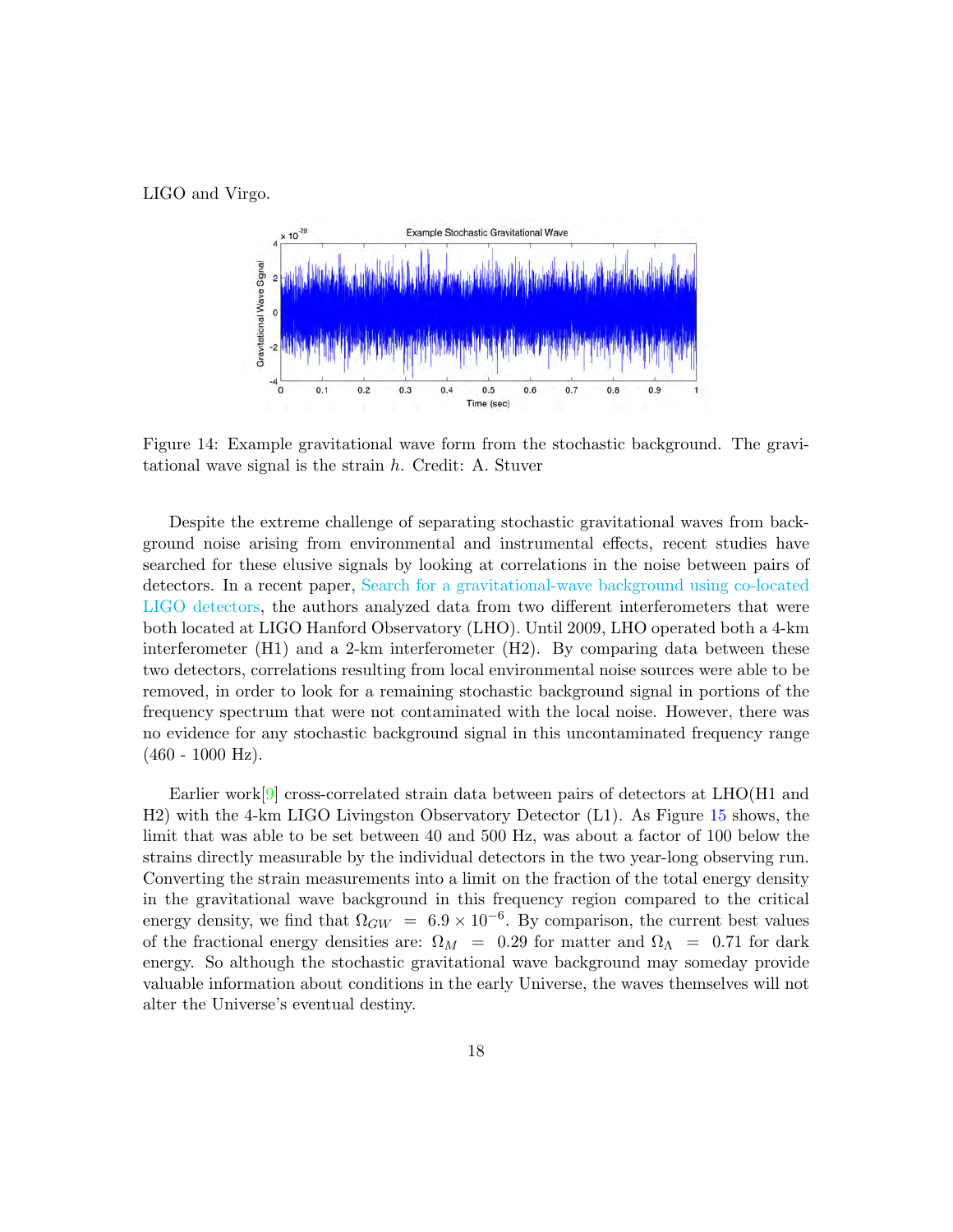

<span id="page-18-0"></span>Figure 15: Limits to the gravitational wave energy density in the stochastic background compared to the strain sensitivities of the various LIGO detectors during a two-year observing  $run[9]$  $run[9]$ .

### Homework 7

The critical energy density of the Universe is given by:

$$
\rho_{crit} \equiv \frac{3H_o^2}{8\pi G} \tag{9}
$$

where  $H_o = 70.5 \text{ km/s/Mpc}$  and G is the gravitational constant. First find the value of  $\rho_{crit}$  in J m<sup>-3</sup>. Then calculate the maximum number of protons per cubic meter it would take (assuming 100% of the proton's rest mass is converted into energy) to stay below the limit on the gravitational wave fraction of the critical energy density (in the LIGO band) given above of  $\Omega_{GW} = 6.9 \times 10^{-6}$ .